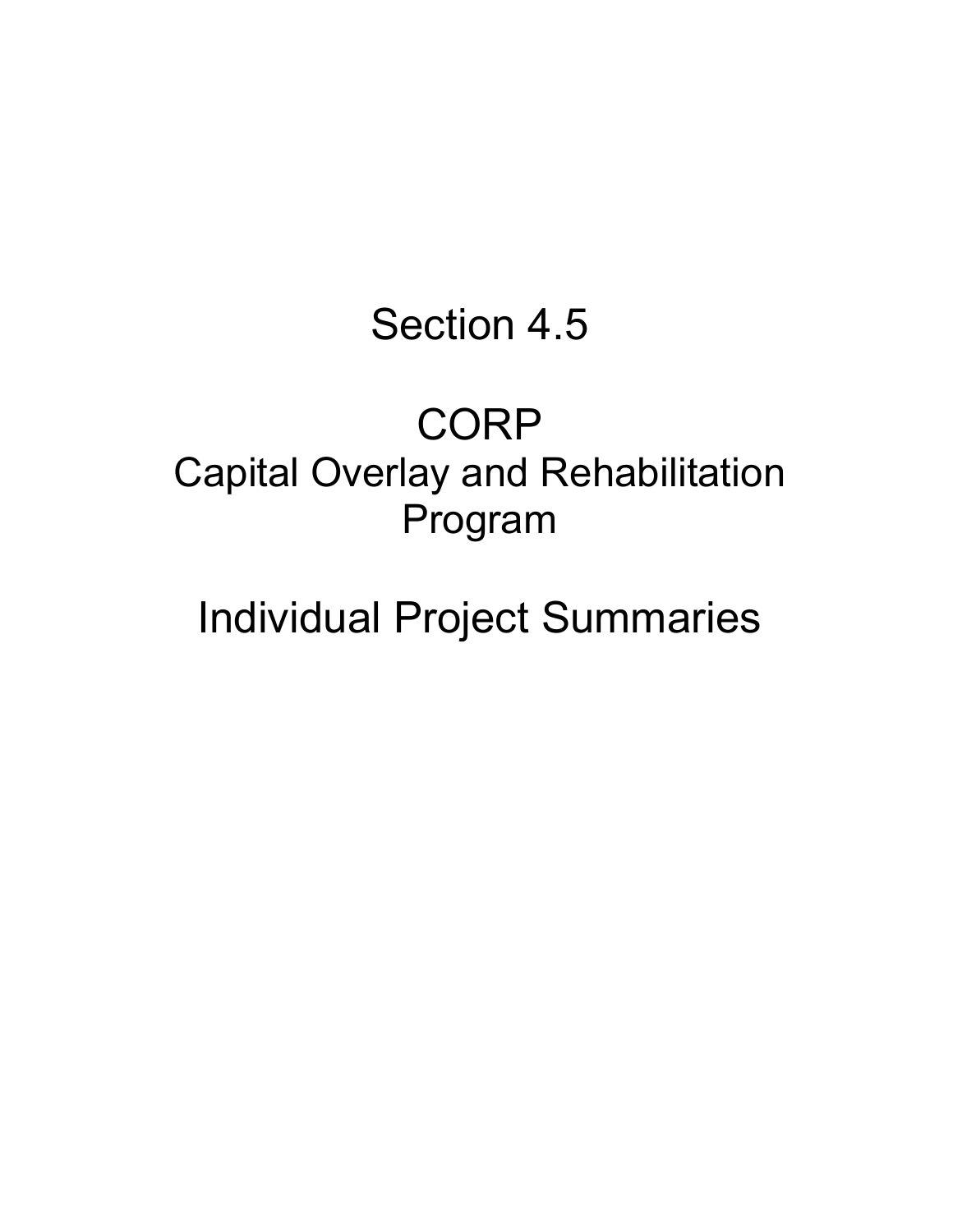**El Dorado Hills Blvd Overlay - Saratoga to Brittany Place**



**CIP Project Summary**

**Project No: 72193 / 36105049 Type: Roadway Supervisor District(s) 1**



## **Project Description:**

Road surface overlay on El Dorado Hills Blvd (EDHB) from Saratoga Way/Park Drive to Brittany Place. Install class II bike lanes along portions of the project limits on EDHB. Improve pedestrian ramps to ADA standards at all intersections along EDHB. Make bicycle and pedestrian loop detection improvements at all intersections along EDHB.

Expenditures thru 6/30/2019: \$48,487 Project Initiation Date: 7/1/2017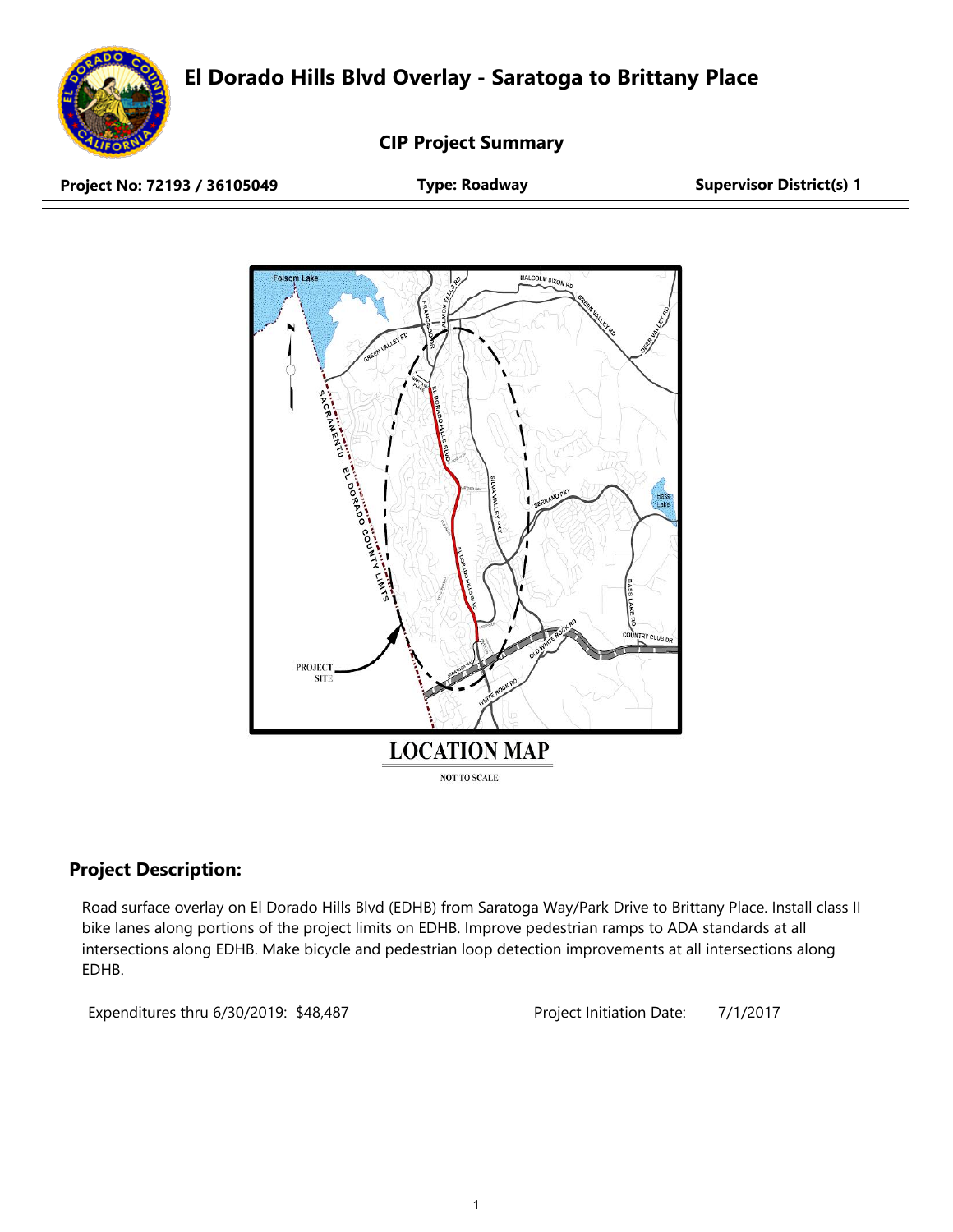

# **El Dorado Hills Blvd Overlay - Saratoga to Brittany Place**

### **Financing Plan & Tentative Schedule**

| Project No: 72193 / 36105049 | <b>Type: Roadway</b> | <b>Supervisor District(s) 1</b> |
|------------------------------|----------------------|---------------------------------|
|                              |                      |                                 |

|  | <b>All Figures in Thousands</b> |
|--|---------------------------------|
|--|---------------------------------|

| <b>Revenue Source</b>                             | <b>Prior FY*</b> | <b>FY 19/20</b> |     | FY 20/21 FY 21/22 FY 22/23 FY 23/24 FY 24/25- FY 29/30- | 28/29 | 38/39 | <b>Total</b>  |
|---------------------------------------------------|------------------|-----------------|-----|---------------------------------------------------------|-------|-------|---------------|
| Road Fund/Discretionary                           | 13               | $-11$           |     |                                                         |       |       | $\mathcal{P}$ |
| RSTP Federal Funds-Urban STBGP<br>(URSTP) - SACOG | 35               | 255             | 140 |                                                         |       |       | 430           |
| State-SB1                                         |                  |                 |     |                                                         |       | 4.973 | 4.973         |
| <b>Totals</b>                                     | 48               | 244             | 140 |                                                         |       | 4.973 | 5.406         |

#### **All Figures in Thousands**

| <b>Expenditures</b>                   | <b>Prior FY*</b> | FY 19/20 | FY 20/21 | FY 21/22 | FY 22/23 | FY 23/24 FY 24/25- FY 29/30-<br>28/29 | 38/39 | <b>Total</b> |
|---------------------------------------|------------------|----------|----------|----------|----------|---------------------------------------|-------|--------------|
| Plng/Env Consultant                   |                  |          |          |          |          |                                       |       |              |
| Plng/Env DOT Staff                    | 7                |          |          |          |          |                                       |       | 7            |
| Developer Advanced Design             |                  |          |          |          |          |                                       |       |              |
| Design DOT Staff                      | 38               | 204      | 140      |          |          |                                       |       | 382          |
| Design Consultant                     |                  |          |          |          |          |                                       |       |              |
| ROW Utility Relocation                |                  | 40       |          |          |          |                                       |       | 40           |
| <b>ROW Acquisition</b>                |                  |          |          |          |          |                                       |       |              |
| <b>ROW Consultant</b>                 |                  |          |          |          |          |                                       |       |              |
| ROW DOT Staff                         |                  |          |          |          |          |                                       |       |              |
| Construction                          |                  |          |          |          |          |                                       | 4,521 | 4,521        |
| Constr Eng Consultant                 |                  |          |          |          |          |                                       |       |              |
| Const Eng Staff                       | 4                |          |          |          |          |                                       | 452   | 456          |
| Developer Built                       |                  |          |          |          |          |                                       |       |              |
| Environmental Mitig. Monitor Consult. |                  |          |          |          |          |                                       |       |              |
| Environmental Mitig. Monitor Staff    |                  |          |          |          |          |                                       |       |              |
| Totals                                | 48               | 244      | 140      |          |          |                                       | 4,973 | 5,406        |

| <b>Schedule</b>        |  | Prior FY* FY 19/20 FY 20/21 FY 21/22 FY 22/23 FY 23/24 FY 24/25- FY 29/30- |  | 28/29 | 38/39 |
|------------------------|--|----------------------------------------------------------------------------|--|-------|-------|
| Planning/Environmental |  |                                                                            |  |       |       |
| Design                 |  |                                                                            |  |       |       |
| Right Of Way           |  |                                                                            |  |       |       |
| Construction           |  |                                                                            |  |       |       |

\*Prior FY includes actual revenue and expenditures through 6/30/19.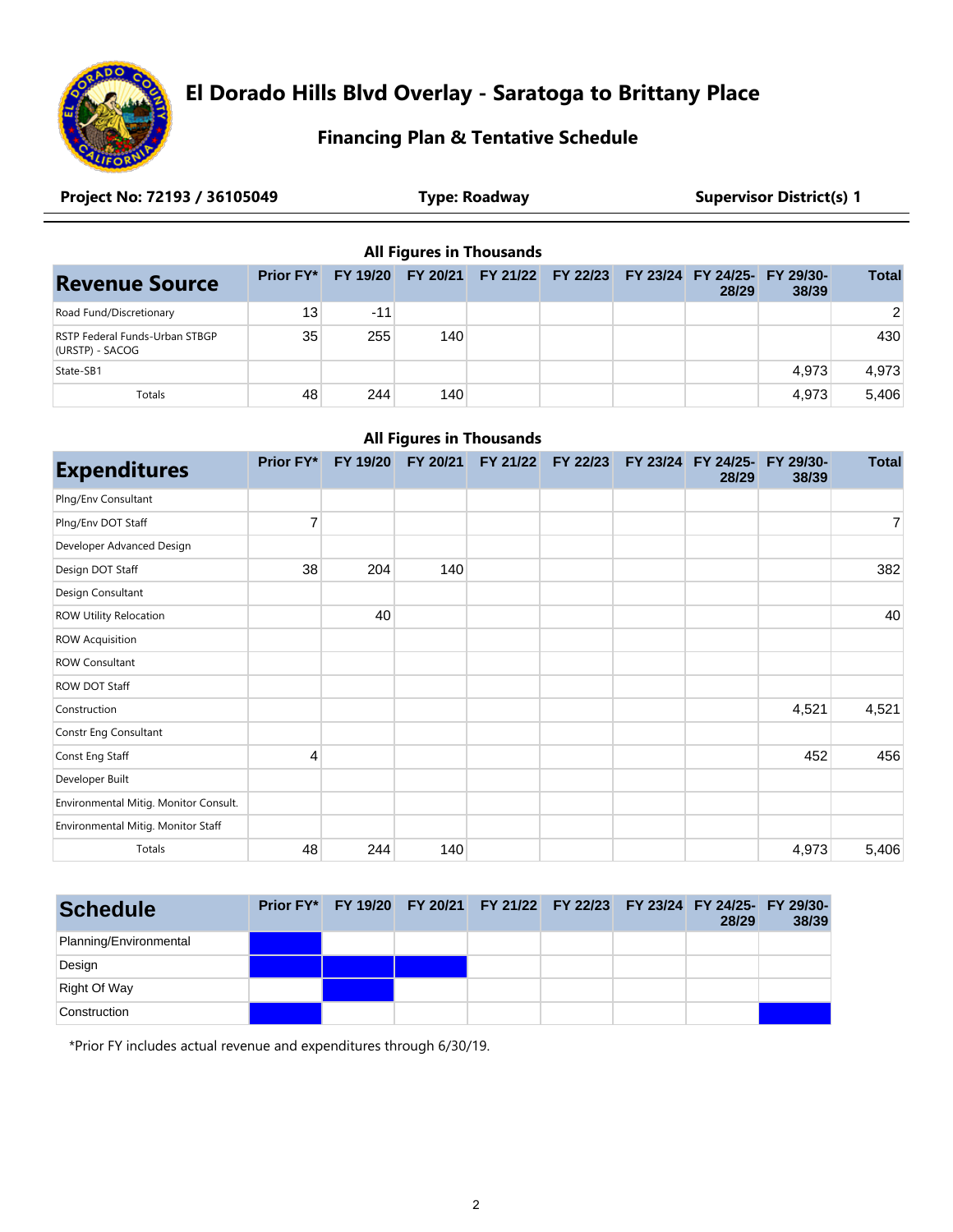

**CIP Project Summary**

**Project No: 72192 / 36105048 Type: Roadway Supervisor District(s) 5**



## **Project Description:**

The project will include the grind and overlay of existing asphalt concrete and associated work throughout the limits of the project. In order to extend the useful life of the pavement, the project also proposes to install a layer of pavement reinforcement material after grinding and before installation of the overlay. Additional drainage improvements will be constructed along Elks Club Drive to provide an environmental benefit to the region. The project will include approximately 125,000 square feet of pavement rehabilitation and new asphalt concrete overlay on Elks Club Drive in South Lake Tahoe.

Expenditures thru 6/30/2019: \$829,299 Project Initiation Date: TBD